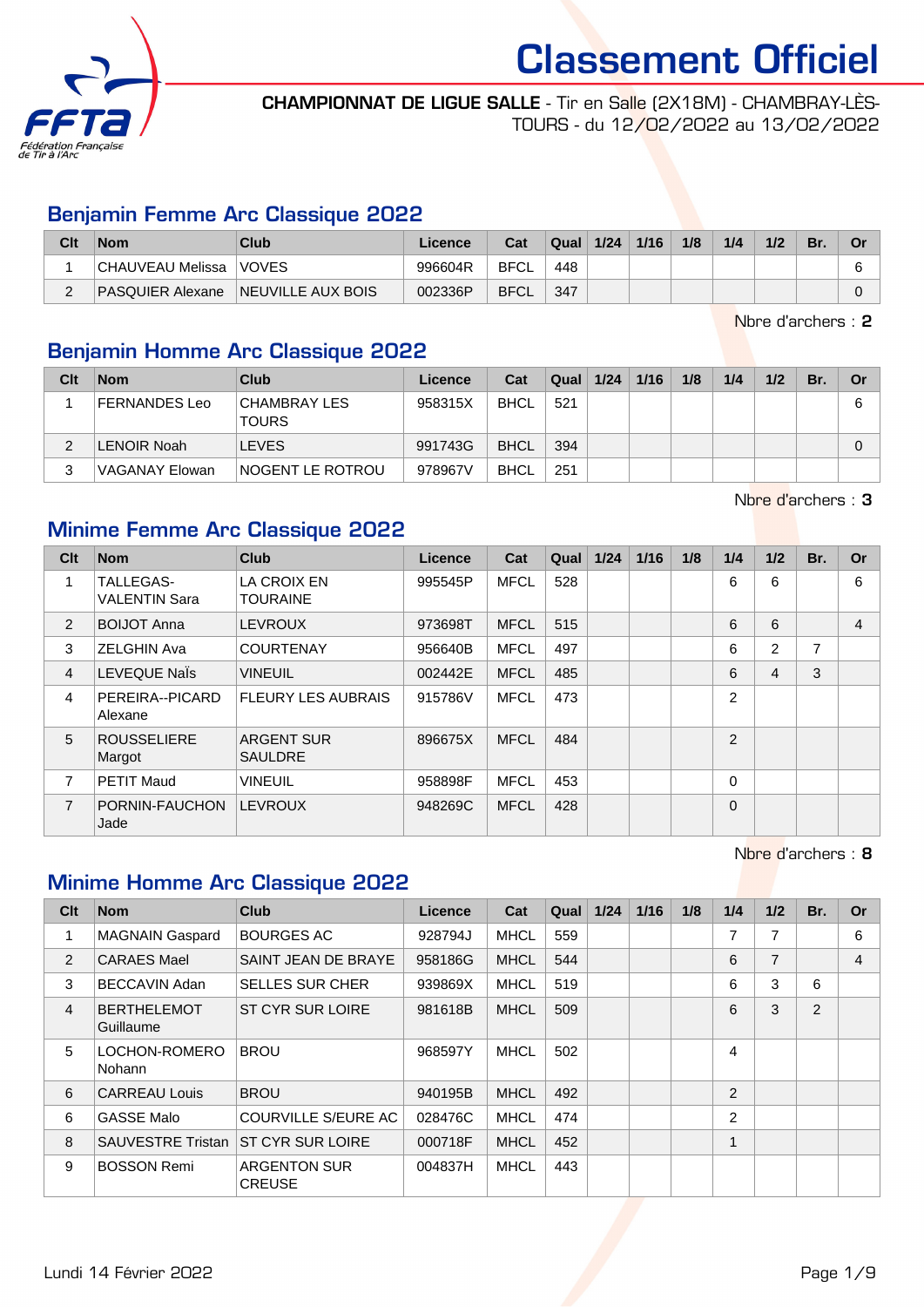

#### CHAMPIONNAT DE LIGUE SALLE - Tir en Salle (2X18M) - CHAMBRAY-LÈS-TOURS - du 12/02/2022 au 13/02/2022

#### Minime Homme Arc Classique 2022 (Suite)

| Clt | <b>Nom</b>                   | Club                           | Licence | Cat         | Qual | 1/24 | 1/16 | 1/8 | 1/4 | 1/2 | Br. | Or |
|-----|------------------------------|--------------------------------|---------|-------------|------|------|------|-----|-----|-----|-----|----|
| 10  | <b>DARRIGRAND</b><br>Anthony | LA FERTE ST AUBIN              | 898047N | MHCL        | 442  |      |      |     |     |     |     |    |
| 11  | GROGRELIN Ethan              | BOURGES AC                     | 926841L | <b>MHCL</b> | 423  |      |      |     |     |     |     |    |
| 12  | LASSAL Adam                  | LA CROIX EN<br><b>TOURAINE</b> | 986771C | MHCL        | 396  |      |      |     |     |     |     |    |

Nbre d'archers : 12

# Cadet Femme Arc Classique 2022

| Clt | <b>Nom</b>                      | <b>Club</b>            | Licence | Cat         | Qual | 1/24 | 1/16 | 1/8 | 1/4            | 1/2      | Br.           | <b>Or</b>      |
|-----|---------------------------------|------------------------|---------|-------------|------|------|------|-----|----------------|----------|---------------|----------------|
|     | <b>BAUDOIN Fiona</b>            | <b>ST AVERTIN</b>      | 910555J | <b>CFCL</b> | 556  |      |      |     | 6              | 6        |               | 6              |
| 2   | <b>LEGRAND Sibylle</b>          | <b>ST AVERTIN</b>      | 919503K | <b>CFCL</b> | 554  |      |      |     | 7              | 6        |               | $\overline{4}$ |
| 3   | <b>DUNAS Soriane</b>            | <b>BOURGES AC</b>      | 834923A | <b>CFCL</b> | 456  |      |      |     | 6              | $\Omega$ | 6             |                |
| 4   | <b>GUERIN MOREIRA</b><br>Meline | <b>ST AVERTIN</b>      | 957752K | <b>CFCL</b> | 488  |      |      |     | 6              | $\Omega$ | $\mathcal{P}$ |                |
| 4   | <b>LEONARD Chloe</b>            | <b>SELLES SUR CHER</b> | 917814Z | <b>CFCL</b> | 450  |      |      |     | $\overline{2}$ |          |               |                |
| 5   | <b>CLEMENT Khiara</b>           | <b>AMBOISE</b>         | 916273Z | <b>CFCL</b> | 461  |      |      |     | 2              |          |               |                |
| 7   | LE SOMPTIER<br>Melina           | <b>ST AVERTIN</b>      | 913612G | <b>CFCL</b> | 446  |      |      |     | 4              |          |               |                |
| 8   | <b>LECONTE Camille</b>          | INOGENT LE ROTROU      | 943444H | <b>CFCL</b> | 397  |      |      |     | 0              |          |               |                |

Nbre d'archers : 8

### Cadet Homme Arc Classique 2022

| Clt            | <b>Nom</b>             | <b>Club</b>                            | Licence | Cat         | Qual | 1/24 | $1/16$ | 1/8 | 1/4            | 1/2 | Br.            | <b>Or</b> |
|----------------|------------------------|----------------------------------------|---------|-------------|------|------|--------|-----|----------------|-----|----------------|-----------|
| 1              | <b>VERDIER Nathan</b>  | <b>BROU</b>                            | 898937F | <b>CHCL</b> | 521  |      |        |     | 6              | 7   |                |           |
| 2              | MAIGNAUT Paul          | <b>LA CROIX EN</b><br><b>TOURAINE</b>  | 945002B | <b>CHCL</b> | 470  |      |        |     | 6              | 6   |                | 3         |
| 3              | <b>LAVENET Mathis</b>  | ST GERMAIN DU PUY                      | 952613Z | <b>CHCL</b> | 548  |      |        |     | 6              | 4   | 6              |           |
| $\overline{4}$ | <b>TOURAINE Romain</b> | ST CYR SUR LOIRE                       | 918750S | <b>CHCL</b> | 491  |      |        |     | 4              |     |                |           |
| 4              | <b>VARET Wesley</b>    | <b>ARTENAY</b>                         | 950314A | <b>CHCL</b> | 458  |      |        |     | 6              | 3   | $\overline{2}$ |           |
| 5              | <b>HELOIR Raphael</b>  | <b>CHAMBRAY LES</b><br><b>TOURS</b>    | 911056D | CHCL        | 508  |      |        |     | 4              |     |                |           |
| 7              | <b>CHARRIER Maxime</b> | <b>VINEUIL</b>                         | 939115C | <b>CHCL</b> | 455  |      |        |     | $\overline{2}$ |     |                |           |
| 8              | YANAR Adam             | <b>VINEUIL</b>                         | 960874D | <b>CHCL</b> | 457  |      |        |     | $\Omega$       |     |                |           |
| 9              |                        | NUEE--PIERRE Axel   FLEURY LES AUBRAIS | 915811X | <b>CHCL</b> | 383  |      |        |     |                |     |                |           |
| 10             | <b>GIRARD Arthur</b>   | <b>TRAINOU</b>                         | 888669V | <b>CHCL</b> | 277  |      |        |     |                |     |                |           |

Nbre d'archers : 10

# Junior Femme Arc Classique 2022

|  | <b>Clt</b> | <b>Nom</b> | Club | Licence | Cat | Qual | 1/24 | 1/16 | 1/8 | 1/4 | 1/2 | Br. | O! |
|--|------------|------------|------|---------|-----|------|------|------|-----|-----|-----|-----|----|
|--|------------|------------|------|---------|-----|------|------|------|-----|-----|-----|-----|----|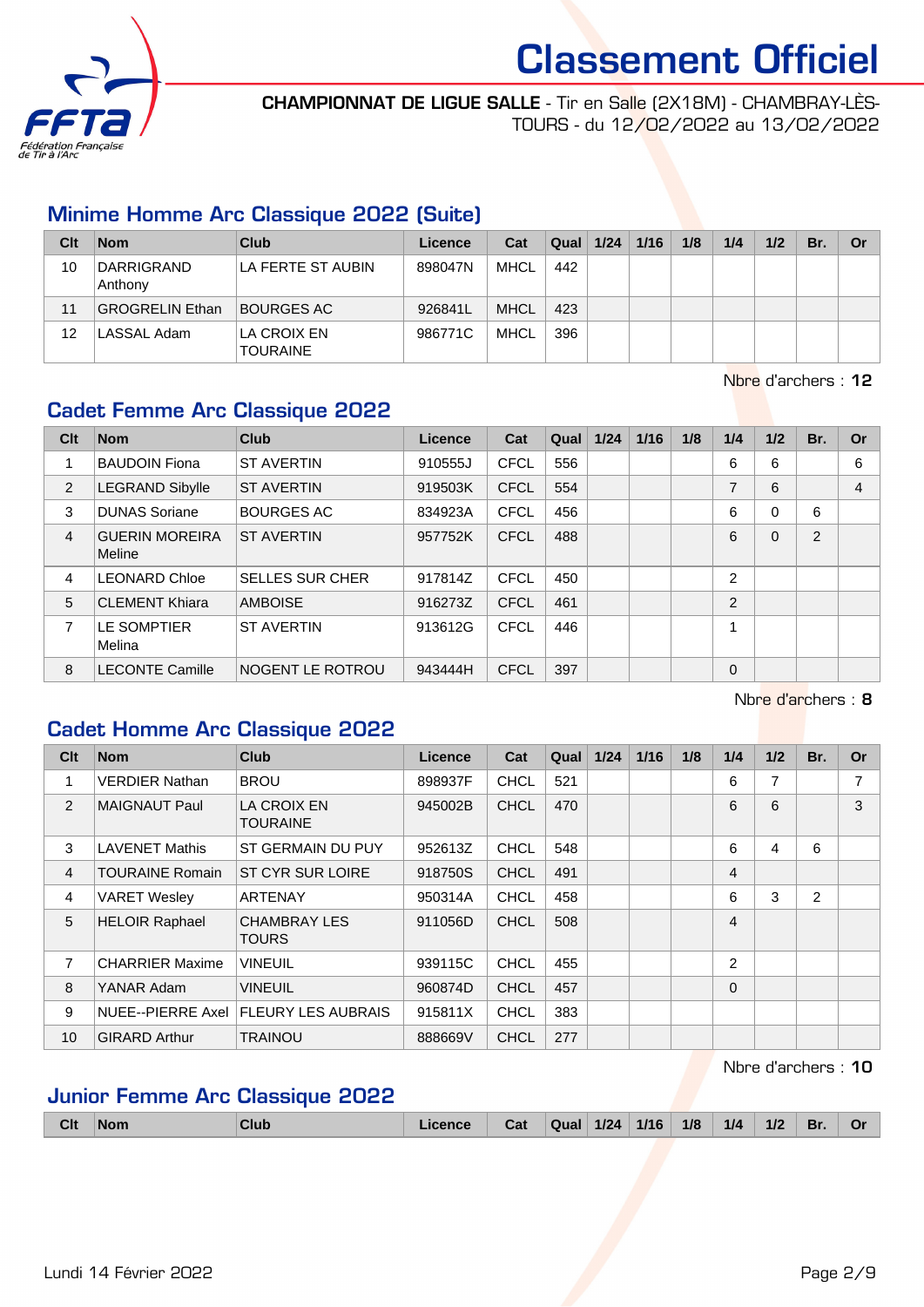

#### CHAMPIONNAT DE LIGUE SALLE - Tir en Salle (2X18M) - CHAMBRAY-LÈS-TOURS - du 12/02/2022 au 13/02/2022

#### Junior Femme Arc Classique 2022 (Suite)

| Clt | <b>Nom</b>              | Club                           | Licence | Cat         | Qual | 1/24 | 1/16 | 1/8 | 1/4 | 1/2 | Br. | Or            |
|-----|-------------------------|--------------------------------|---------|-------------|------|------|------|-----|-----|-----|-----|---------------|
|     | <b>VASSEUR Mathilde</b> | NOGENT LE ROTROU               | 965100X | <b>JFCL</b> | 505  |      |      |     |     | 6   |     | 6             |
| 2   | <b>SUTTON Ilona</b>     | LA CROIX EN<br><b>TOURAINE</b> | 944998X | <b>JFCL</b> | 516  |      |      |     |     | 6   |     | $\mathcal{P}$ |
| 3   | <b>GRESELIN Diane</b>   | LE BLANC                       | 947947C | <b>JFCL</b> | 495  |      |      |     |     | 4   | 6   |               |
| 4   | <b>DUBOIS Clarisse</b>  | <b>EPERNON</b>                 | 935143K | <b>JFCL</b> | 502  |      |      |     |     | 4   | 2   |               |
| 5   | <b>LAVIE Emilie</b>     | NOGENT LE PHAYE                | 789412G | <b>JFCL</b> | 494  |      |      |     |     |     |     |               |
| 6   | PADOIS Elodie           | <b>FLEURY LES AUBRAIS</b>      | 862163J | <b>JFCL</b> | 466  |      |      |     |     |     |     |               |

Nbre d'archers : 6

#### Junior Homme Arc Classique 2022

| Clt            | <b>Nom</b>                     | <b>Club</b>                          | Licence | Cat         | Qual | 1/24 | 1/16 | 1/8 | 1/4            | 1/2         | Br.      | <b>Or</b> |
|----------------|--------------------------------|--------------------------------------|---------|-------------|------|------|------|-----|----------------|-------------|----------|-----------|
| 1              | LEBOT EloÎm                    | <b>ST AVERTIN</b>                    | 861404J | <b>JHCL</b> | 563  |      |      |     | 6              | 6           |          | 7         |
| 2              | <b>ETAVE Nathan</b>            | SAINT JEAN DE BRAYE                  | 825382E | <b>JHCL</b> | 562  |      |      |     | 6              | 6           |          |           |
| 3              | <b>MAUROY Clement</b>          | ST CYR SUR LOIRE                     | 811402J | <b>JHCL</b> | 551  |      |      |     | 6              | 5           | 6        |           |
| $\overline{4}$ | <b>JULIEN Jerome</b>           | <b>CHAMBRAY LES</b><br><b>TOURS</b>  | 813171G | <b>JHCL</b> | 532  |      |      |     | $\overline{7}$ | $\mathbf 0$ | $\Omega$ |           |
| 5              | <b>HUE Antonin</b>             | <b>VINEUIL</b>                       | 912272A | <b>JHCL</b> | 549  |      |      |     | 5              |             |          |           |
| 6              | <b>RICHARD Valentin</b>        | <b>CHATEAUROUX</b>                   | 732655P | <b>JHCL</b> | 531  |      |      |     | 4              |             |          |           |
| $\overline{7}$ | <b>PATON Clement</b>           | <b>ST AVERTIN</b>                    | 884028A | <b>JHCL</b> | 530  |      |      |     | $\overline{2}$ |             |          |           |
| 8              | <b>FAGHEON Yoann</b>           | LA CROIX EN<br><b>TOURAINE</b>       | 868274B | <b>JHCL</b> | 523  |      |      |     | $\Omega$       |             |          |           |
| 9              | <b>POIRIER Loukas</b>          | NOGENT LE PHAYE                      | 837582R | <b>JHCL</b> | 521  |      |      |     |                |             |          |           |
| 10             | <b>BERTHELOT Louis</b>         | <b>ARGENTON SUR</b><br><b>CREUSE</b> | 849127P | <b>JHCL</b> | 517  |      |      |     |                |             |          |           |
| 11             | <b>GAIDA Remi</b>              | <b>INGRE</b>                         | 866654R | <b>JHCL</b> | 509  |      |      |     |                |             |          |           |
| 12             | MONJALON Corentin CHAMBRAY LES | <b>TOURS</b>                         | 887721P | <b>JHCL</b> | 505  |      |      |     |                |             |          |           |

Nbre d'archers : 12

# Senior 1 Femme Arc Classique 2022

| Clt | <b>Nom</b>                         | <b>Club</b>        | Licence | Cat                | Qual | 1/24 | 1/16 | 1/8 | 1/4 | 1/2 | Br. | Or       |
|-----|------------------------------------|--------------------|---------|--------------------|------|------|------|-----|-----|-----|-----|----------|
|     | <b>PRIN Celia</b>                  | <b>COURTENAY</b>   | 802708J | S <sub>1</sub> FCL | 539  |      |      |     |     | 6   |     | 6        |
| 2   | <b>METIVIER Caroline</b>           | <b>VINEUIL</b>     | 723027Z | S <sub>1</sub> FCL | 508  |      |      |     |     | 6   |     | $\Omega$ |
| 3   | <b>LENGLET Marion</b>              | <b>ST AVERTIN</b>  | 611511L | S <sub>1</sub> FCL | 532  |      |      |     |     | 0   |     |          |
| 4   | <b>MULET Lucile</b>                | NOGENT LE ROI      | 455039H | S <sub>1</sub> FCL | 498  |      |      |     |     | 0   | 3   |          |
| 5   | <b>CLEMENT Blanche</b>             | <b>CHATEAUROUX</b> | 933234K | S <sub>1</sub> FCL | 497  |      |      |     |     |     |     |          |
| 6   | <b>LEGRAND Marie-</b><br>Gabrielle | <b>LEVES</b>       | 458696H | S <sub>1</sub> FCL | 465  |      |      |     |     |     |     |          |

Nbre d'archers : 6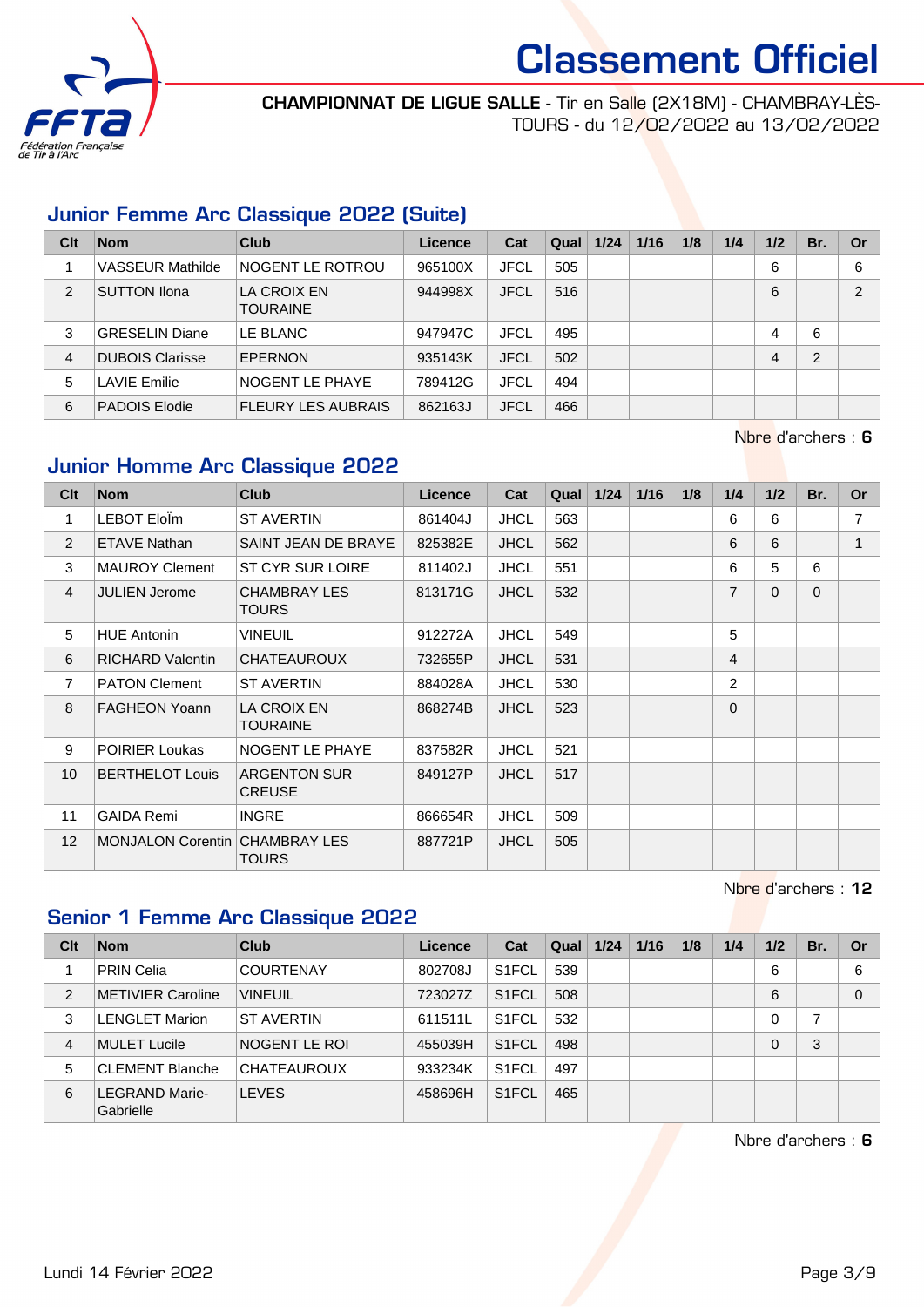

#### CHAMPIONNAT DE LIGUE SALLE - Tir en Salle (2X18M) - CHAMBRAY-LÈS-TOURS - du 12/02/2022 au 13/02/2022

### Senior 1 Homme Arc Classique 2022

| Clt            | <b>Nom</b>                    | <b>Club</b>                           | Licence | Cat                | Qual | 1/24 | 1/16 | 1/8 | 1/4      | 1/2      | Br.            | <b>Or</b>      |
|----------------|-------------------------------|---------------------------------------|---------|--------------------|------|------|------|-----|----------|----------|----------------|----------------|
| 1              | <b>DUBOIS Gaetan</b>          | <b>ST AVERTIN</b>                     | 457528N | S1HCL              | 555  |      |      |     | 6        | 6        |                | 7              |
| $\overline{2}$ | <b>LELLOUCHE</b><br>Maxime    | <b>ST AVERTIN</b>                     | 610636K | S <sub>1</sub> HCL | 555  |      |      |     | 6        | 6        |                | $\overline{1}$ |
| 3              | <b>DUCHESNE</b><br>Benjamin   | <b>ST AVERTIN</b>                     | 788296U | S <sub>1</sub> HCL | 551  |      |      |     | 7        | $\Omega$ | $\overline{7}$ |                |
| $\overline{4}$ | <b>GOMES Nathan</b>           | <b>VOVES</b>                          | 820973M | S <sub>1</sub> HCL | 541  |      |      |     | 6        | $\Omega$ | 3              |                |
| 5              | <b>COMTE Damien</b>           | <b>NEUVILLE AUX BOIS</b>              | 642274Z | S <sub>1</sub> HCL | 546  |      |      |     | 5        |          |                |                |
| 6              | <b>HUET Jonathan</b>          | <b>COURVILLE S/EURE AC</b>            | 347793L | S <sub>1</sub> HCL | 520  |      |      |     | 4        |          |                |                |
| $\overline{7}$ | <b>CORREY Gaetan</b>          | <b>BELLEVILLE SUR</b><br><b>LOIRE</b> | 757965A | S <sub>1</sub> HCL | 530  |      |      |     | 1        |          |                |                |
| 8              | <b>LALANNE Romain</b>         | <b>BOURGES 1ERE</b>                   | 371311Z | S <sub>1</sub> HCL | 524  |      |      |     | $\Omega$ |          |                |                |
| 9              | <b>DURAND</b> Etienne         | <b>TOURS US</b>                       | 390909B | S1HCL              | 515  |      |      |     |          |          |                |                |
| 10             | <b>CARO Romain</b>            | <b>MONTBAZON</b>                      | 766979Y | S <sub>1</sub> HCL | 514  |      |      |     |          |          |                |                |
| 11             | <b>DESCHAMPS</b><br>Sebastien | <b>ARCHERS DIONYSIENS</b><br>CIE.     | 411774F | S <sub>1</sub> HCL | 511  |      |      |     |          |          |                |                |
| 11             | PADOIS Alexandre              | <b>CHAMBRAY LES</b><br>TOURS          | 826415C | S <sub>1</sub> HCL | 511  |      |      |     |          |          |                |                |

Nbre d'archers : 12

# Senior 2 Femme Arc Classique 2022

| C <sub>lt</sub> | <b>Nom</b>                  | <b>Club</b>                           | Licence | Cat                | Qual | 1/24 | 1/16 | 1/8 | 1/4      | 1/2 | Br.            | <b>Or</b>      |
|-----------------|-----------------------------|---------------------------------------|---------|--------------------|------|------|------|-----|----------|-----|----------------|----------------|
| 1               | <b>GALAND Caroline</b>      | <b>LA CROIX EN</b><br><b>TOURAINE</b> | 946770Y | S <sub>2</sub> FCL | 506  |      |      |     | 7        | 6   |                | 6              |
| 2               | <b>SUTTON Severine</b>      | LA CROIX EN<br><b>TOURAINE</b>        | 971437K | S <sub>2</sub> FCL | 537  |      |      |     | 6        | 6   |                | $\overline{4}$ |
| 3               | <b>CHAMBARAUD</b><br>Sabine | <b>OLIVET</b>                         | 934708M | S <sub>2</sub> FCL | 526  |      |      |     | 6        | 4   | 6              |                |
| $\overline{4}$  | <b>LOISEAU Sandrine</b>     | <b>OLIVET</b>                         | 976229U | S <sub>2</sub> FCL | 537  |      |      |     | 6        | 2   | $\overline{4}$ |                |
| 5               | <b>TOUZARD Valerie</b>      | <b>CHINON</b>                         | 905307E | S <sub>2</sub> FCL | 472  |      |      |     | 4        |     |                |                |
| 6               | <b>LACROIX Adeline</b>      | NOGENT LE ROTROU                      | 911348W | S <sub>2</sub> FCL | 503  |      |      |     | 3        |     |                |                |
| $\overline{7}$  | <b>JAILLET Milene</b>       | <b>TOURS US</b>                       | 869974Z | S <sub>2</sub> FCL | 498  |      |      |     | 2        |     |                |                |
| 8               | <b>PARENT Corinne</b>       | <b>SELLES SUR CHER</b>                | 424726J | S <sub>2</sub> FCL | 477  |      |      |     | $\Omega$ |     |                |                |
| 9               | EL-GHOZZI<br>Marylene       | <b>ST FLORENT SUR</b><br><b>CHER</b>  | 812816W | S <sub>2</sub> FCL | 458  |      |      |     |          |     |                |                |
| 10 <sup>°</sup> | <b>GAUTIER Graziella</b>    | <b>JOUE LES TOURS</b>                 | 769693Y | S <sub>2</sub> FCL | 438  |      |      |     |          |     |                |                |
| 11              | MARIE-ELISE<br>Stephanie    | NOGENT LE ROI                         | 716850K | S <sub>2</sub> FCL | 418  |      |      |     |          |     |                |                |
| 12              | <b>NIKITINA Irina</b>       | <b>VINEUIL</b>                        | 963240A | S <sub>2</sub> FCL | 388  |      |      |     |          |     |                |                |

Nbre d'archers : 12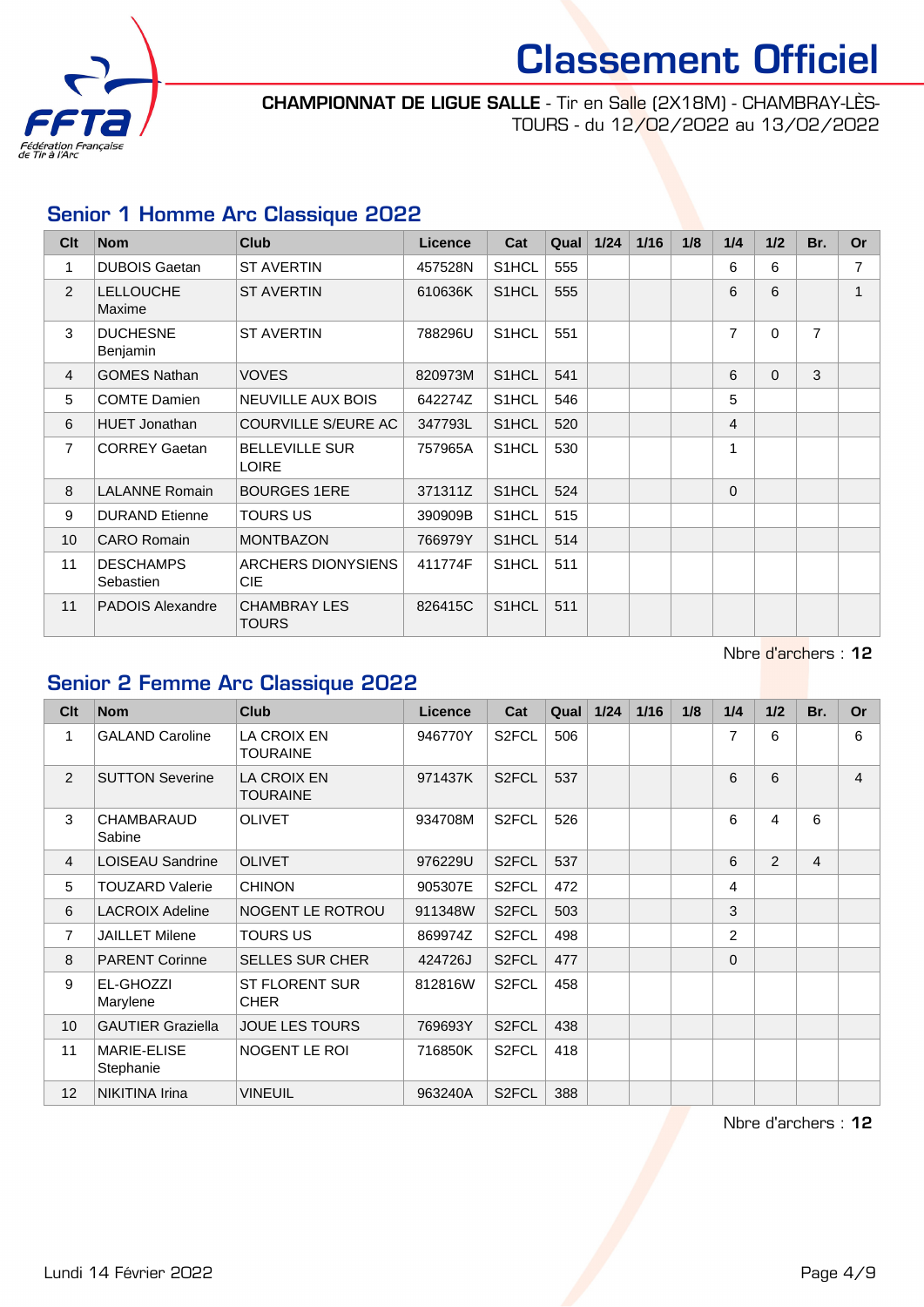

CHAMPIONNAT DE LIGUE SALLE - Tir en Salle (2X18M) - CHAMBRAY-LÈS-TOURS - du 12/02/2022 au 13/02/2022

### Senior 2 Homme Arc Classique 2022

| Clt            | <b>Nom</b>                    | Club                                  | <b>Licence</b> | Cat                | Qual | 1/24 | 1/16 | 1/8            | 1/4            | 1/2      | Br.            | <b>Or</b>      |
|----------------|-------------------------------|---------------------------------------|----------------|--------------------|------|------|------|----------------|----------------|----------|----------------|----------------|
| 1              | <b>LUXEY Olivier</b>          | <b>ST JEAN LE BLANC</b>               | 393032J        | S2HCL              | 524  |      |      | 6              | 6              | 6        |                | 6              |
| $\overline{2}$ | <b>LARCHET Freddy</b>         | <b>SELLES SUR CHER</b>                | 803038T        | S2HCL              | 498  |      |      | 6              | 6              | 6        |                | $\overline{0}$ |
| 3              | <b>GIRARD Jerome</b>          | <b>TRAINOU</b>                        | 288999E        | S <sub>2</sub> HCL | 545  |      |      | 6              | 6              | $\Omega$ | 6              |                |
| 4              | <b>GOMEZ Bruno</b>            | <b>LEVES</b>                          | 835243Y        | S2HCL              | 542  |      |      | $\overline{7}$ | 6              | 5        | $\overline{4}$ |                |
| 5              | <b>BENOIT Thierry</b>         | <b>TRAINOU</b>                        | 464341U        | S2HCL              | 525  |      |      | 6              | 5              |          |                |                |
| 6              | LEFEBVRE Jean-<br>Francois    | <b>BELLEVILLE SUR</b><br><b>LOIRE</b> | 740263J        | S2HCL              | 547  |      |      | 6              | 2              |          |                |                |
| 6              | <b>GUINEPAIN Patrice</b>      | <b>PITHIVIERS</b>                     | 637428G        | S2HCL              | 545  |      |      | 6              | $\overline{2}$ |          |                |                |
| 8              | <b>THIRY Laurent</b>          | <b>ORLEANS</b>                        | 255571V        | S2HCL              | 535  |      |      | $\overline{7}$ | $\Omega$       |          |                |                |
| 8              | <b>LETISSIER</b><br>Guillaume | <b>ST AVERTIN</b>                     | 331314Z        | S2HCL              | 525  |      |      | 5              |                |          |                |                |
| 9              | <b>GOBERT Wilfried</b>        | ST JEAN DE LA RUELLE                  | 403176K        | S <sub>2</sub> HCL | 515  |      |      | 5              |                |          |                |                |
| 11             | <b>CHEVRIER Franck</b>        | <b>ST AVERTIN</b>                     | 861281A        | S2HCL              | 529  |      |      | 4              |                |          |                |                |
| 11             | EL MABROUK Ramzi ST AVERTIN   |                                       | 947694C        | S2HCL              | 515  |      |      | $\overline{4}$ |                |          |                |                |
| 13             | <b>CHALMET Philippe</b>       | ST AMAND MONTROND                     | 807159X        | S <sub>2</sub> HCL | 521  |      |      | 3              |                |          |                |                |
| 13             | <b>ESNAULT Laurent</b>        | <b>ARROU</b>                          | 934177K        | S2HCL              | 517  |      |      | 3              |                |          |                |                |
| 15             | <b>VAUTRIN Cedric</b>         | SAINT JEAN DE BRAYE                   | 315852T        | S2HCL              | 553  |      |      | $\overline{2}$ |                |          |                |                |
| 16             | <b>GOUYETTE Damien</b>        | <b>ST AVERTIN</b>                     | 912266U        | S2HCL              | 515  |      |      | $\mathbf{0}$   |                |          |                |                |
| 17             | <b>HARRY Nicolas</b>          | AMILLY J3 ARC                         | 960350J        | S2HCL              | 472  |      |      |                |                |          |                |                |
| 18             |                               | CHARREAU Philippe   NOGENT LE ROTROU  | 785678Y        | S2HCL              | 418  |      |      |                |                |          |                |                |

Nbre d'archers : 18

### Senior 3 Femme Arc Classique 2022

| Clt | <b>Nom</b>                    | <b>Club</b>                          | Licence | Cat   | Qual | 1/24 | 1/16 | 1/8 | 1/4 | 1/2      | Br.            | <b>Or</b>      |
|-----|-------------------------------|--------------------------------------|---------|-------|------|------|------|-----|-----|----------|----------------|----------------|
|     | <b>MAQUET Corinne</b>         | ARROU                                | 443123F | S3FCL | 512  |      |      |     |     | 6        |                | 6              |
| 2   | <b>PETIT Odile</b>            | <b>JOUE LES TOURS</b>                | 368139B | S3FCL | 499  |      |      |     |     | 6        |                | $\overline{4}$ |
| 3   | <b>OLIVIER Lysiane</b>        | <b>MONTBAZON</b>                     | 683955E | S3FCL | 471  |      |      |     |     | $\Omega$ | 6              |                |
| 4   | <b>CAUSSE Marie</b><br>Claire | <b>DREUX</b>                         | 075671B | S3FCL | 478  |      |      |     |     | 2        | $\overline{2}$ |                |
| 5   | <b>RIAUTE Corine</b>          | ST GERMAIN DU PUY                    | 843503B | S3FCL | 437  |      |      |     |     |          |                |                |
| 6   | <b>FERRAND Nonie</b>          | <b>ARGENTON SUR</b><br><b>CREUSE</b> | 941616W | S3FCL | 426  |      |      |     |     |          |                |                |

Nbre d'archers : 6

## Senior 3 Homme Arc Classique 2022

| Clt | <b>Nom</b>                    | Club                      | Licence | Cat   | Qual | 1/24 | 1/16 | 1/8 | 1/4 | 1/2 | Br. | Or |
|-----|-------------------------------|---------------------------|---------|-------|------|------|------|-----|-----|-----|-----|----|
|     | <b>LOINTHIER Jean</b><br>Luc. | ARCHERS DIONYSIENS<br>CIE | 382180N | S3HCL | 552  |      |      |     |     |     |     |    |
| ∼   | FAUCON Jean                   | NOGENT LE ROTROU          | 804527L | S3HCL | 534  |      |      |     |     |     |     |    |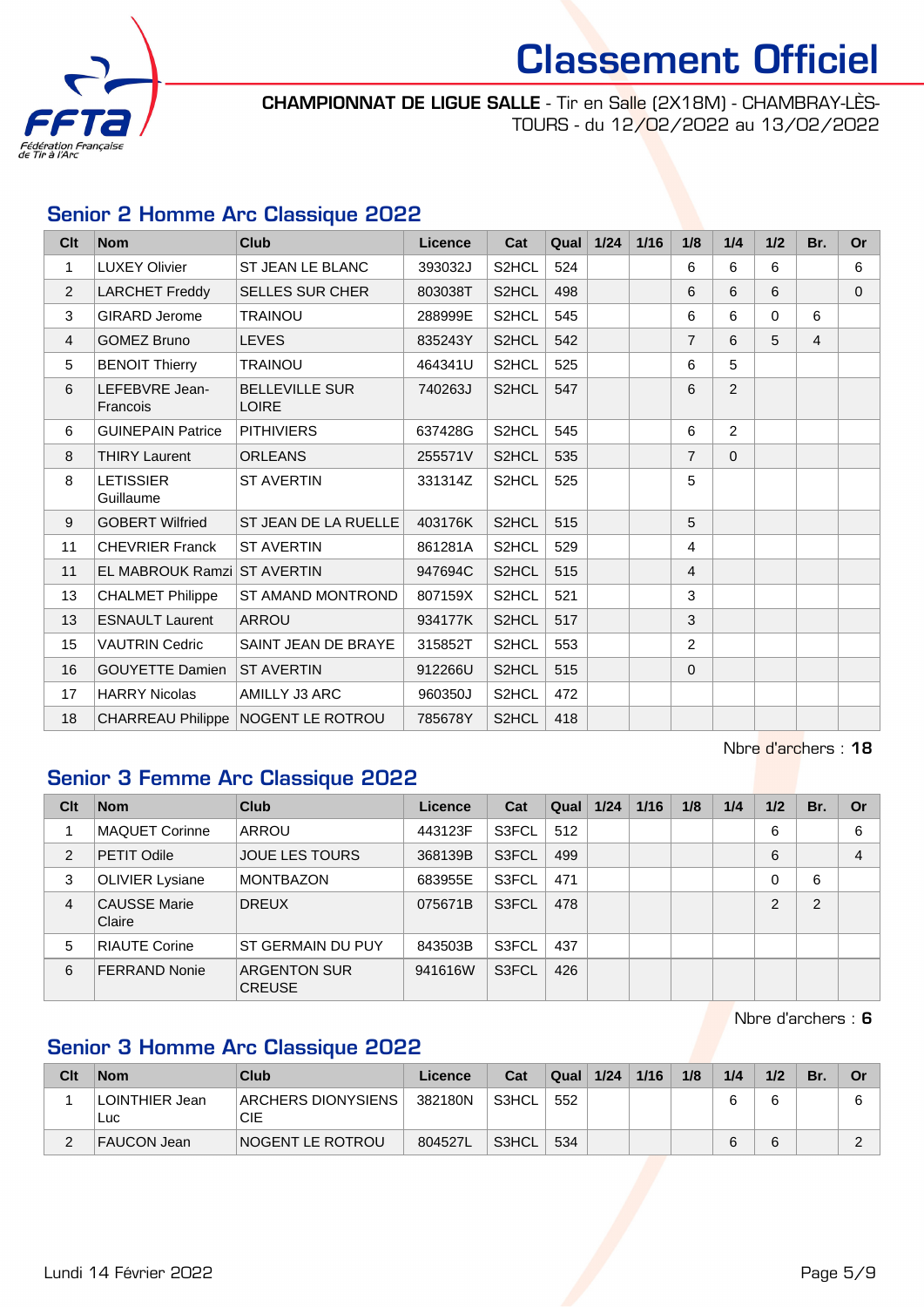

CHAMPIONNAT DE LIGUE SALLE - Tir en Salle (2X18M) - CHAMBRAY-LÈS-TOURS - du 12/02/2022 au 13/02/2022

#### Senior 3 Homme Arc Classique 2022 (Suite)

| Clt            | <b>Nom</b>                   | <b>Club</b>                          | <b>Licence</b> | Cat   | Qual | 1/24 | 1/16 | 1/8 | 1/4            | 1/2            | Br. | <b>Or</b> |
|----------------|------------------------------|--------------------------------------|----------------|-------|------|------|------|-----|----------------|----------------|-----|-----------|
| 3              | <b>LEBLANC Noel</b>          | <b>LEVES</b>                         | 312907S        | S3HCL | 528  |      |      |     | 6              | $\overline{2}$ | 6   |           |
| $\overline{4}$ | <b>VIEL Patrick</b>          | <b>CHATEAUROUX</b>                   | 065845W        | S3HCL | 514  |      |      |     | 6              | $\Omega$       | 5   |           |
| 5              | <b>BARANGER Daniel</b>       | CHANCEAUX.SUR.CHOI<br><b>SILLE</b>   | 788277Y        | S3HCL | 518  |      |      |     | $\overline{2}$ |                |     |           |
| 5              | <b>MARTINEZ Michel</b>       | <b>BOURGES AC</b>                    | 797878J        | S3HCL | 495  |      |      |     | 2              |                |     |           |
| 5              | <b>FERRAND Patrick</b>       | <b>ARGENTON SUR</b><br><b>CREUSE</b> | 907800P        | S3HCL | 491  |      |      |     | $\overline{2}$ |                |     |           |
| 8              | <b>GATEAU Frederic</b>       | <b>DREUX</b>                         | 419473Z        | S3HCL | 491  |      |      |     | $\Omega$       |                |     |           |
| 9              | <b>AESCHBACHER</b><br>Michel | <b>LEVES</b>                         | 873962J        | S3HCL | 480  |      |      |     |                |                |     |           |
| 10             | <b>GOMEZ Patrice</b>         | TRAINOU                              | 618172B        | S3HCL | 477  |      |      |     |                |                |     |           |
| 11             | <b>GUILLEMINOT</b><br>Herve  | <b>ST AVERTIN</b>                    | 842951B        | S3HCL | 473  |      |      |     |                |                |     |           |
| 12             | <b>RICARD Philip</b>         | <b>DUN SUR AURON</b>                 | 745754C        | S3HCL | 465  |      |      |     |                |                |     |           |

Nbre d'archers : 12

### Cadet Femme Arc à Poulies 2022

| Clt | <b>Nom</b>  | Club                         | Licence | Cat  | Qual | 1/24 | 1/16 | 1/8 | 1/4 | 1/2 | Br. | Or |
|-----|-------------|------------------------------|---------|------|------|------|------|-----|-----|-----|-----|----|
|     | GIRAULT Lea | <b>CHAMBRAY LES</b><br>TOURS | 890188W | CFCO | 575  |      |      |     |     |     |     |    |

Nbre d'archers : 1

#### Junior Homme Arc à Poulies 2022

| Clt | <b>Nom</b>                   | <b>Club</b>                          | Licence | Cat         | Qual | 1/24 | 1/16 | 1/8 | 1/4 | 1/2 | Br. | Or  |
|-----|------------------------------|--------------------------------------|---------|-------------|------|------|------|-----|-----|-----|-----|-----|
|     | <b>NOISETTE Lucas</b>        | <b>CHAMBRAY LES</b><br><b>TOURS</b>  | 873338F | <b>CHCO</b> | 572  |      |      |     |     | 143 |     | 141 |
| 2   | <b>BERDUCK Nicolas</b>       | <b>ST FLORENT SUR</b><br><b>CHER</b> | 835859T | <b>CHCO</b> | 560  |      |      |     |     | 136 |     | 138 |
| 3   | <b>VIAUVY Antoine</b>        | <b>ST AVERTIN</b>                    | 830646B | <b>JHCO</b> | 559  |      |      |     |     | 134 | 139 |     |
| 4   | <b>DROUILLAUX</b><br>Quentin | <b>PITHIVIERS</b>                    | 845630N | <b>JHCO</b> | 552  |      |      |     |     | 137 | 137 |     |
| 5   | <b>IZOUARD Auxan</b>         | <b>CHAMBRAY LES</b><br><b>TOURS</b>  | 910095J | <b>CHCO</b> | 550  |      |      |     |     |     |     |     |
| 6   | <b>SEVESTRE Noha</b>         | <b>LEVROUX</b>                       | 942039F | <b>JHCO</b> | 545  |      |      |     |     |     |     |     |

Nbre d'archers : 6

### Senior 1 Femme Arc à Poulies 2022

| Clt | <b>Nom</b>              | Club              | Licence | Cat                | Qual | 1/24 | 1/16 | 1/8 | 1/4 | 1/2 | Br. | Or  |
|-----|-------------------------|-------------------|---------|--------------------|------|------|------|-----|-----|-----|-----|-----|
|     | <b>LECOINTRE Laurie</b> | <b>ST AVERTIN</b> | 453159P | S <sub>1</sub> FCO | 571  |      |      |     |     | 146 |     | 140 |
|     | DUPONT Aurelie          | BOURGES 1ERE      | 854859V | S <sub>1</sub> FCO | 556  |      |      |     |     | 141 |     | 140 |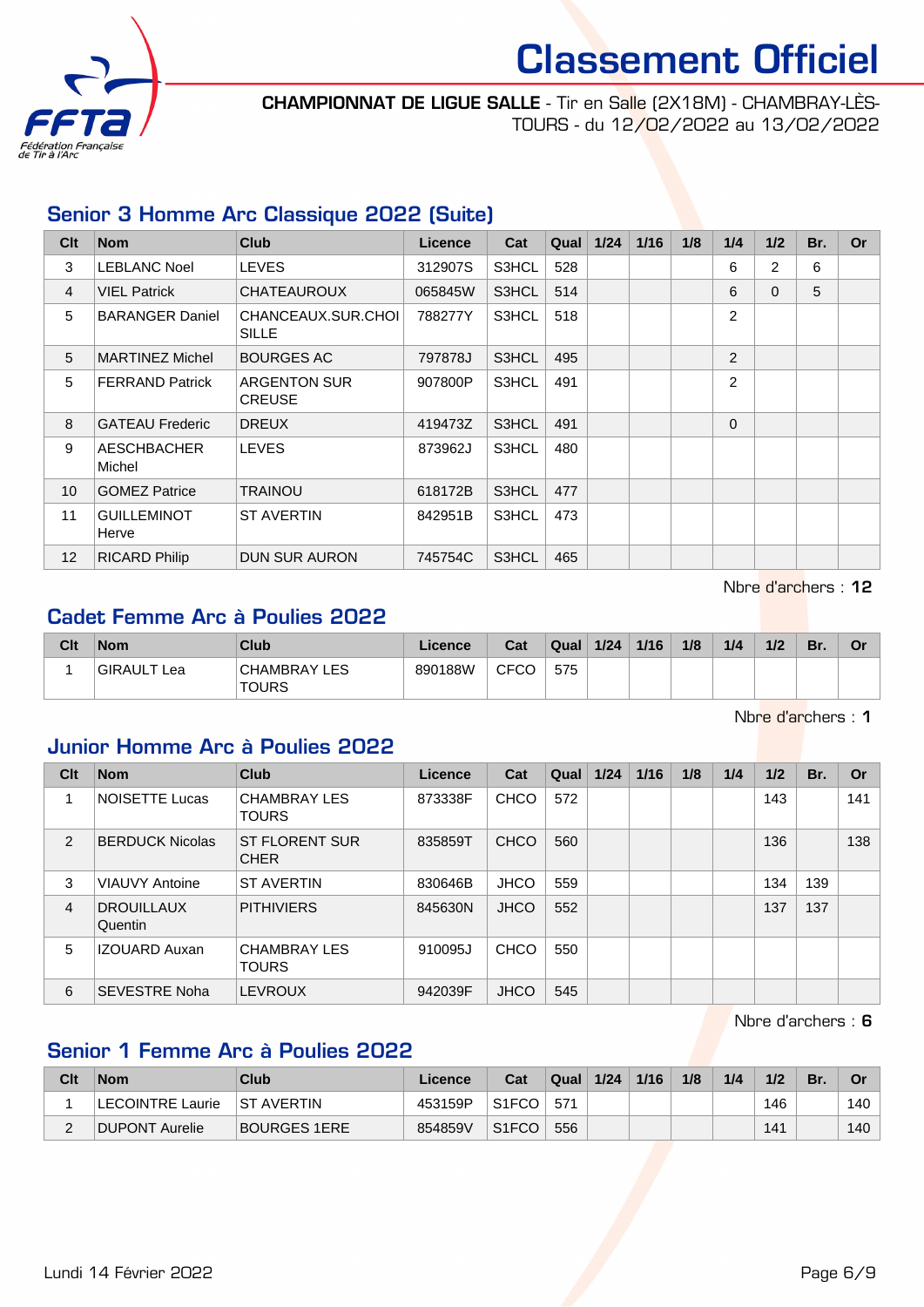

#### CHAMPIONNAT DE LIGUE SALLE - Tir en Salle (2X18M) - CHAMBRAY-LÈS-TOURS - du 12/02/2022 au 13/02/2022

#### Senior 1 Femme Arc à Poulies 2022 (Suite)

| Clt | <b>Nom</b>        | Club              | Licence | Cat                | Qual | 1/24 | 1/16 | 1/8 | 1/4 | 1/2 | Br. | Or |
|-----|-------------------|-------------------|---------|--------------------|------|------|------|-----|-----|-----|-----|----|
| ື   | VIAUVY Oceane     | <b>ST AVERTIN</b> | 705061W | S1FCO              | 562  |      |      |     |     | 140 | 139 |    |
|     | THEVENET Nathalie | <b>VOVES</b>      | 916171N | S <sub>1</sub> FCO | 555  |      |      |     |     | 140 | 137 |    |

Nbre d'archers : 4

#### Senior 1 Homme Arc a Poulies 2022

| Clt            | <b>Nom</b>                 | <b>Club</b>                         | Licence | Cat                | Qual | 1/24 | 1/16 | 1/8 | 1/4 | 1/2 | Br. | <b>Or</b> |
|----------------|----------------------------|-------------------------------------|---------|--------------------|------|------|------|-----|-----|-----|-----|-----------|
|                | <b>HERIN Jonathan</b>      | <b>ST AVERTIN</b>                   | 383137D | S <sub>1</sub> HCO | 568  |      |      |     |     | 144 |     | 147       |
| 2              | ROCCHIA Stephane           | <b>VINEUIL</b>                      | 782543R | S <sub>1</sub> HCO | 559  |      |      |     |     | 137 |     | 140       |
| 3              | <b>RODRIGUES</b><br>Romain | <b>ARGENT SUR</b><br><b>SAULDRE</b> | 957103E | S <sub>1</sub> HCO | 563  |      |      |     |     | 137 | 141 |           |
| $\overline{4}$ | LAURENCEAU Kevin   VINEUIL |                                     | 814626N | S <sub>1</sub> HCO | 554  |      |      |     |     | 135 | 139 |           |
| 5              | MARIE-ELISE<br>Matthieu    | NOGENT LE ROI                       | 722914B | S <sub>1</sub> HCO | 553  |      |      |     |     |     |     |           |
| 6              | <b>BERTHON Antoine</b>     | <b>CHAMBRAY LES</b><br><b>TOURS</b> | 778917Z | S <sub>1</sub> HCO | 545  |      |      |     |     |     |     |           |

Nbre d'archers : 6

# Senior 2 Femme Arc à Poulies 2022

| Clt            | <b>Nom</b>                     | Club                                  | Licence | Cat                | Qual | 1/24 | 1/16 | 1/8 | 1/4 | 1/2 | Br. | Or  |
|----------------|--------------------------------|---------------------------------------|---------|--------------------|------|------|------|-----|-----|-----|-----|-----|
|                | <b>DROUILLAUX</b><br>Belinda   | <b>PITHIVIERS</b>                     | 988358C | S <sub>2</sub> FCO | 550  |      |      |     |     | 138 |     | 137 |
| 2              | <b>DUPLAN Fanny</b>            | COURVILLE S/EURE AC                   | 884324X | S <sub>2</sub> FCO | 545  |      |      |     |     | 135 |     | 134 |
| 3              | <b>DOUBLET Gaelle</b>          | COURVILLE S/EURE AC                   | 859166B | S <sub>2</sub> FCO | 538  |      |      |     |     | 136 | 136 |     |
| $\overline{4}$ | <b>BONVALET Lauriane CLUIS</b> |                                       | 669269S | S <sub>2</sub> FCO | 546  |      |      |     |     | 134 | 135 |     |
| 5              | <b>DEBIAIS Christelle</b>      | <b>ST AVERTIN</b>                     | 756515Z | S <sub>2</sub> FCO | 538  |      |      |     |     |     |     |     |
| 6              | <b>ADRAST Celine</b>           | <b>MONTLOUIS-SUR-</b><br><b>LOIRE</b> | 834415Y | S <sub>2</sub> FCO | 520  |      |      |     |     |     |     |     |

Nbre d'archers : 6

#### Senior 2 Homme Arc à Poulies 2022

| Clt            | <b>Nom</b>                | Club                       | <b>Licence</b> | Cat                | Qual | 1/24 | 1/16 | 1/8 | 1/4 | 1/2 | Br. | <b>Or</b> |
|----------------|---------------------------|----------------------------|----------------|--------------------|------|------|------|-----|-----|-----|-----|-----------|
|                | <b>DUPLAN Ludovic</b>     | COURVILLE S/EURE AC        | 428855X        | S <sub>2</sub> HCO | 571  |      |      | 143 | 144 | 146 |     | 139       |
| 2              | <b>CAILLOT Christophe</b> | ST GERMAIN DU PUY          | 761049C        | S <sub>2</sub> HCO | 577  |      |      | 144 | 145 | 146 |     | 134       |
| 3              | <b>BOISSAU Stephane</b>   | <b>ST AVERTIN</b>          | 234343W        | S <sub>2</sub> HCO | 582  |      |      | 143 | 144 | 145 | 144 |           |
| $\overline{4}$ | <b>DUPLAN Cedric</b>      | <b>COURVILLE S/EURE AC</b> | 428854W        | S <sub>2</sub> HCO | 576  |      |      | 144 | 145 | 145 | 142 |           |
| 5              | <b>SALMON Christophe</b>  | <b>LEVROUX</b>             | 930786Z        | S <sub>2</sub> HCO | 565  |      |      | 141 | 143 |     |     |           |
| 6              | <b>BINOTTE Johann</b>     | <b>AMBOISE</b>             | 367480K        | S <sub>2</sub> HCO | 561  |      |      | 142 | 142 |     |     |           |
|                | <b>GILLON David</b>       | <b>VOVES</b>               | 784528Y        | S <sub>2</sub> HCO | 557  |      |      | 140 | 140 |     |     |           |
| 8              | <b>BEQUARD Franck</b>     | <b>COURVILLE S/EURE AC</b> | 794543J        | S <sub>2</sub> HCO | 566  |      |      | 144 | 139 |     |     |           |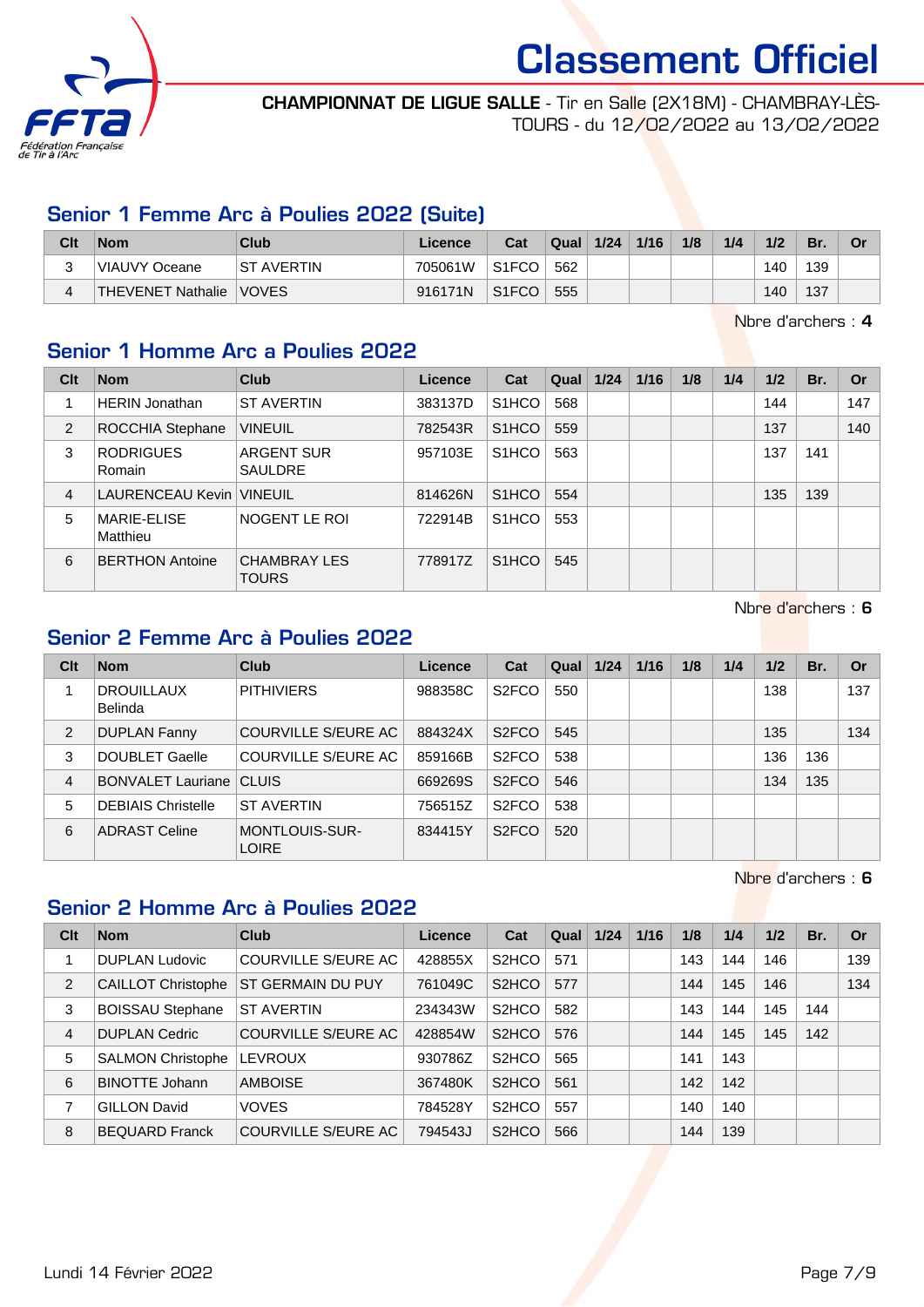

#### CHAMPIONNAT DE LIGUE SALLE - Tir en Salle (2X18M) - CHAMBRAY-LÈS-TOURS - du 12/02/2022 au 13/02/2022

#### Senior 2 Homme Arc à Poulies 2022 (Suite)

| Clt | <b>Nom</b>                   | Club                                  | Licence | Cat                | Qual | 1/24 | 1/16 | 1/8 | 1/4 | 1/2 | Br. | <b>Or</b> |
|-----|------------------------------|---------------------------------------|---------|--------------------|------|------|------|-----|-----|-----|-----|-----------|
| 9   | <b>GARCIA Laurent</b>        | <b>LEVROUX</b>                        | 851059P | S <sub>2</sub> HCO | 559  |      |      | 143 |     |     |     |           |
| 10  | <b>CHARROIS Thierry</b>      | <b>ST AVERTIN</b>                     | 609664D | S <sub>2</sub> HCO | 557  |      |      | 140 |     |     |     |           |
| 11  | <b>GASSE Nicolas</b>         | COURVILLE S/EURE AC                   | 268245W | S <sub>2</sub> HCO | 572  |      |      | 139 |     |     |     |           |
| 11  | <b>FONTAINE</b><br>Alexandre | <b>AMBOISE</b>                        | 846851R | S <sub>2</sub> HCO | 559  |      |      | 139 |     |     |     |           |
| 11  | <b>CHEVRIER</b><br>Emmanuel  | <b>FLEURY LES AUBRAIS</b>             | 747101S | S <sub>2</sub> HCO | 546  |      |      | 139 |     |     |     |           |
| 14  | <b>WELSCH Michael</b>        | <b>EPERNON</b>                        | 754794D | S <sub>2</sub> HCO | 564  |      |      | 138 |     |     |     |           |
| 14  | <b>GUNTI Steve</b>           | <b>COURTENAY</b>                      | 949152M | S <sub>2</sub> HCO | 559  |      |      | 138 |     |     |     |           |
| 14  | <b>ROBIN Franck</b>          | TIR À L'ARC ABILLY                    | 958988D | S <sub>2</sub> HCO | 552  |      |      | 138 |     |     |     |           |
| 17  | <b>PECQUET Olivier</b>       | <b>BELLEVILLE SUR</b><br><b>LOIRE</b> | 761230Z | S <sub>2</sub> HCO | 542  |      |      |     |     |     |     |           |
| 18  | <b>LEDAY David</b>           | <b>CHINON</b>                         | 626611Z | S <sub>2</sub> HCO | 540  |      |      |     |     |     |     |           |

#### Nbre d'archers : 18

#### Senior 3 Homme Arc à Poulies 2022

| Clt            | <b>Nom</b>                    | <b>Club</b>                           | <b>Licence</b> | Cat   | Qual | $1/24$ | $1/16$ | 1/8 | 1/4 | 1/2 | Br. | <b>Or</b> |
|----------------|-------------------------------|---------------------------------------|----------------|-------|------|--------|--------|-----|-----|-----|-----|-----------|
| 1              | <b>PORTMANN Michel</b>        | <b>ISSOUDUN</b>                       | 361133L        | S3HCO | 571  |        |        |     | 144 | 139 |     | 141       |
| $\overline{2}$ | <b>RENAULT Philippe</b>       | <b>MONTLOUIS-SUR-</b><br><b>LOIRE</b> | 314499X        | S3HCO | 557  |        |        |     | 139 | 140 |     | 140       |
| 3              | <b>BOUCHERON</b><br>Christian | TIR À L'ARC ABILLY                    | 853456V        | S3HCO | 553  |        |        |     | 141 | 137 | 140 |           |
| $\overline{4}$ | <b>LEON Jean Paul</b>         | <b>DUN SUR AURON</b>                  | 729963N        | S3HCO | 547  |        |        |     | 137 | 135 | 136 |           |
| 5              | <b>MULET Patrick</b>          | NOGENT LE ROI                         | 450165K        | S3HCO | 548  |        |        |     | 139 |     |     |           |
| 6              | <b>DUPONT Eric</b>            | <b>BOURGES 1ERE</b>                   | 823816C        | S3HCO | 539  |        |        |     | 136 |     |     |           |
| $\overline{7}$ | <b>LACH Philippe</b>          | <b>VINEUIL</b>                        | 596914V        | S3HCO | 551  |        |        |     | 135 |     |     |           |
| 8              | <b>KACHEL Christian</b>       | <b>JOUE LES TOURS</b>                 | 769891N        | S3HCO | 559  |        |        |     | 133 |     |     |           |
| 9              | LETOURNEAU<br>Daniel          | <b>ARGENT SUR</b><br>SAULDRE          | 597986K        | S3HCO | 535  |        |        |     |     |     |     |           |
| 10             | <b>GRIFFONNET Alain</b>       | <b>VIERZON 1ERE</b>                   | 814897H        | S3HCO | 518  |        |        |     |     |     |     |           |

Nbre d'archers : 10

#### Cadet Femme Arc Nu 2022

| Clt | <b>Nom</b>           | Club                      | Licence | Cat         | Qual | 1/24 | 1/16 | 1/8 | 1/4 | 1/2 | Br. | Or |
|-----|----------------------|---------------------------|---------|-------------|------|------|------|-----|-----|-----|-----|----|
|     | RONOT Camille        | <b>FLEURY LES AUBRAIS</b> | 941192K | CFBB        | 446  |      |      |     |     |     |     | 6  |
|     | <b>RONOT Laurine</b> | <b>FLEURY LES AUBRAIS</b> | 987176T | <b>MFBB</b> | 496  |      |      |     |     |     |     |    |

Nbre d'archers : 2

#### Cadet Homme Arc Nu 2022

|  | Clt | <b>Nom</b> | Club | icence | Cat | Qual | $1/24$ | 1/16 | 1/8 | 1/4 | 1/2 | Br. | Oı |
|--|-----|------------|------|--------|-----|------|--------|------|-----|-----|-----|-----|----|
|--|-----|------------|------|--------|-----|------|--------|------|-----|-----|-----|-----|----|